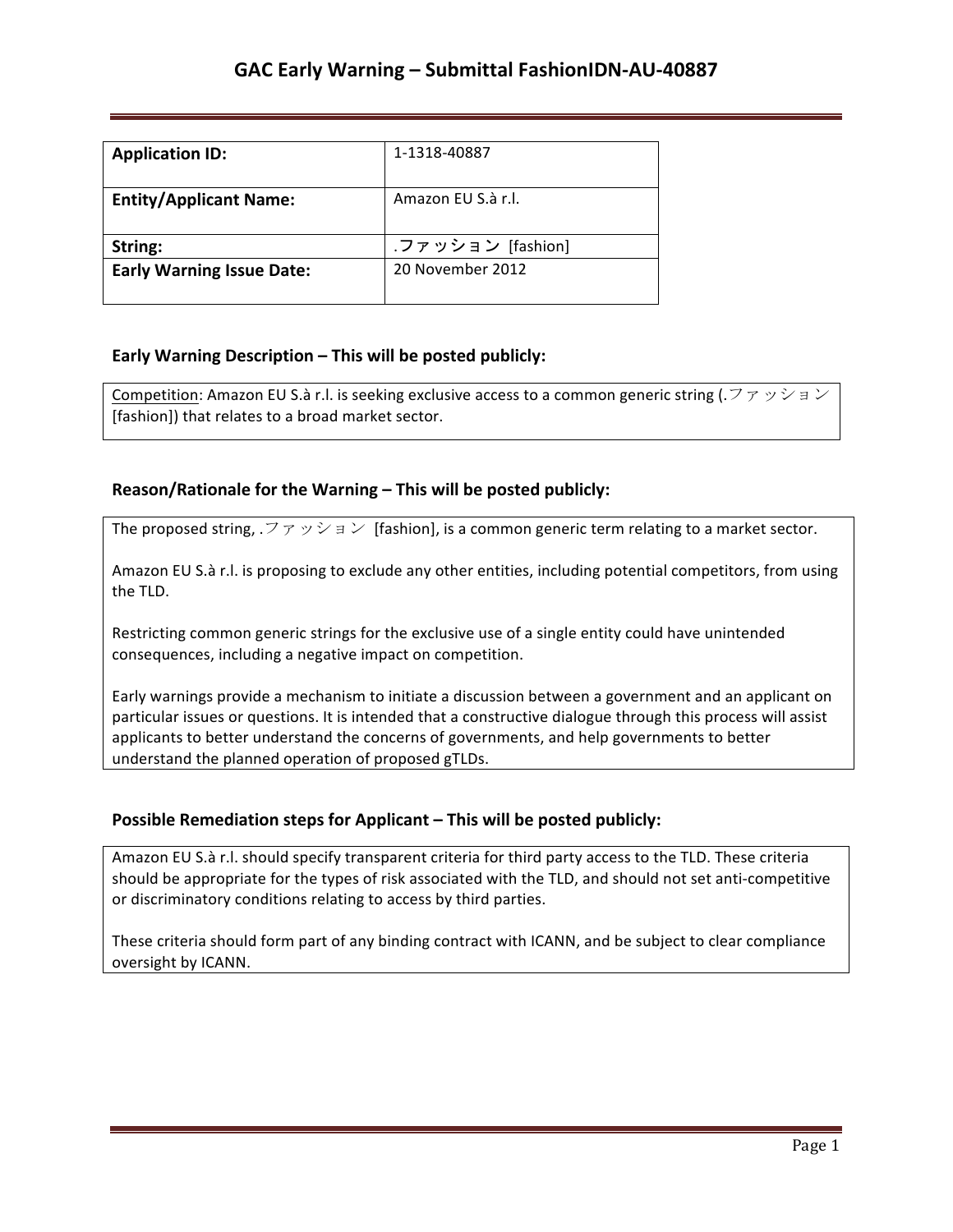## **Further Notes from GAC Member(s) (Optional) – This will be posted publicly:**

This Early Warning is from the Department of Broadband, Communications and the Digital Economy (DBCDE), on behalf of the Australian Government. In the first instance, communications and responses to this early warning should be emailed to gacearlywarning@gac.icann.org, with the text "Australian EW" and the application ID in the subject field.

# **INFORMATION FOR APPLICANTS**

# **About GAC Early Warning**

The GAC Early Warning is a notice only. It is not a formal objection, nor does it directly lead to a process that can result in rejection of the application. However, a GAC Early Warning should be taken seriously as it raises the likelihood that the application could be the subject of GAC Advice on New gTLDs or of a formal objection at a later stage in the process. Refer to section 1.1.2.4 of the Applicant Guidebook (http://newgtlds.icann.org/en/applicants/agb) for more information on GAC Early Warning.

## **Instructions if you receive the Early Warning**

**ICANN** strongly encourages you work with relevant parties as soon as possible to address the concerns voiced in the GAC Early Warning.

## **Asking questions about your GAC Early Warning**

If you have questions or need clarification about your GAC Early Warning, please contact gacearlywarning@gac.icann.org. As highlighted above, ICANN strongly encourages you to contact gacearlywarning@gac.icann.org as soon as practicable regarding the issues identified in the Early Warning. 

#### **Continuing with your application**

If you choose to continue with the application, then the "Applicant's Response" section below should be completed. In this section, you should notify the GAC of intended actions, including the expected completion date. This completed form should then be sent to gacearlywarning@gac.icann.org. If your remediation steps involve submitting requests for changes to your application, see the change request process at http://newgtlds.icann.org/en/applicants/customer-service/change-requests.

In the absence of a response, ICANN will continue to process the application as submitted.

#### **Withdrawing your application**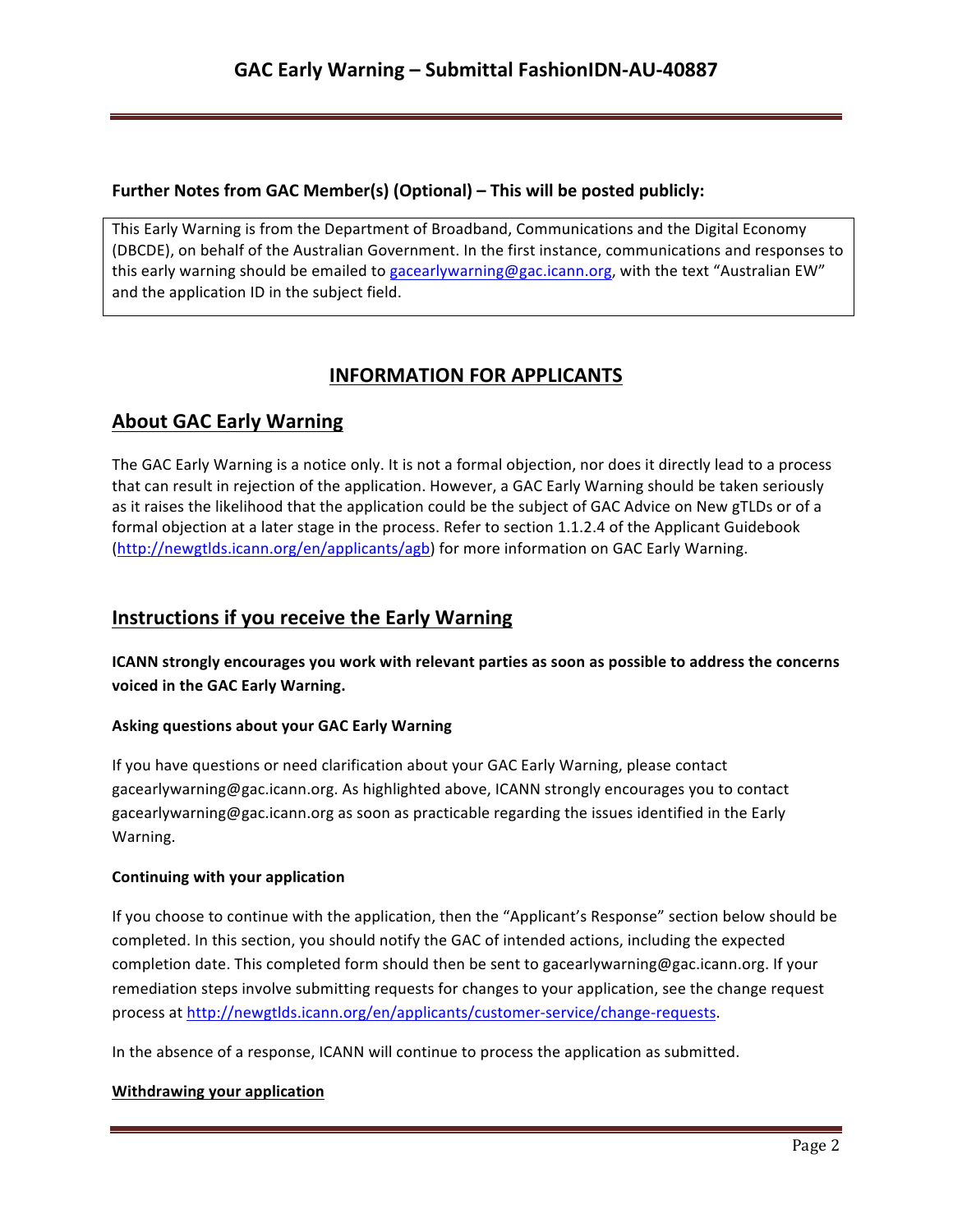## **GAC Early Warning – Submittal FashionIDN-AU-40887**

If you choose to withdraw your application within the 21-day window to be eligible for a refund of 80% of the evaluation fee (USD 148,000), please follow the withdrawal process published at http://newgtlds.icann.org/en/applicants/customer-service/withdrawal-refund. Note that an application can still be withdrawn after the 21-day time period; however, the available refund amount is reduced. See section 1.5 of the Applicant Guidebook.

For questions please contact: **gacearlywarning@gac.icann.org** 

### **Applicant Response:**